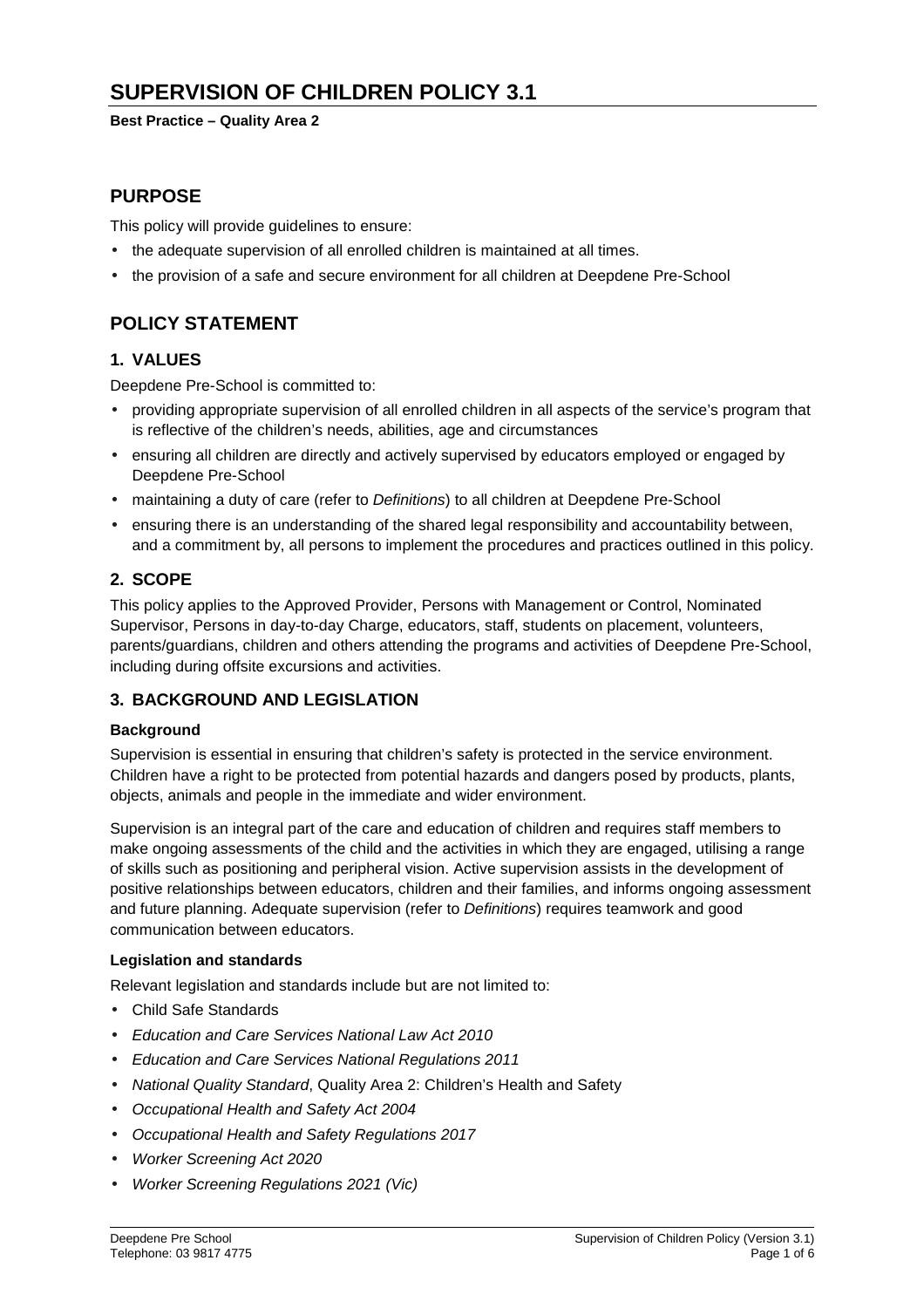## **4. DEFINITIONS**

The terms defined in this section relate specifically to this policy. For commonly used terms e.g. Approved Provider, Nominated Supervisor, Serious incidents, Duty of care etc. refer to the General Definitions section of this manual.

## **5. SOURCES AND RELATED POLICIES**

### **Sources**

- Kidsafe: www.kidsafe.com.au
- The Royal Children's Hospital Community Information team (formerly Safety Centre) provides information on safety promotion and injury prevention: www.rch.org.au.
- WorkSafe Victoria: www.worksafe.vic.gov.au
- Guide to the National Quality Framework (ACECQA): http://acecqa.gov.au/
- Guide to the Education and Care Services National Law 2010 and the Education and Care Services National Regulations 2011 (ACECQA): http://acecqa.gov.au/

### **Service policies**

- Administration of First Aid
- Child Safe Environment
- Complaints and Grievances Policy
- Dealing with Medical Conditions Policy
- Delivery and Collection of Children Policy
- Excursions and Service Events Policy
- Incident, Injury, Trauma and Illness Policy
- Interactions with Children Policy
- Occupational Health and Safety Policy
- Road Safety and Safe Transport Policy
- Staffing Policy
- Water Safety Policy
- Relaxation and Sleep
- Tobacco Alcohol and other Drugs

## **PROCEDURES**

| <b>RESPONSIBILITIES</b>                                                                                                                    | with<br>Approved<br>management<br>provider and<br>$\overline{a}$<br>control<br>persons | Nominated supervisor and<br>persons<br>$\equiv$<br>day-to-day<br>charge | educators<br>Early childhood<br>pue<br>all other<br>teacher<br>staff | Parents/guardians | students<br>€<br>ontractors,<br>volunteers<br>and |
|--------------------------------------------------------------------------------------------------------------------------------------------|----------------------------------------------------------------------------------------|-------------------------------------------------------------------------|----------------------------------------------------------------------|-------------------|---------------------------------------------------|
| Complying with the legislated ECT/educator-to-child ratios at<br>all times (National Law: Sections 169) (Regulations 123)                  | $\sqrt{ }$                                                                             | $\sqrt{ }$                                                              | $\sqrt{ }$                                                           |                   |                                                   |
| Counting only those educators who are working directly with<br>children at the service in the educator-to-child ratios<br>(Regulation 122) | V                                                                                      | $\sqrt{ }$                                                              | V                                                                    |                   |                                                   |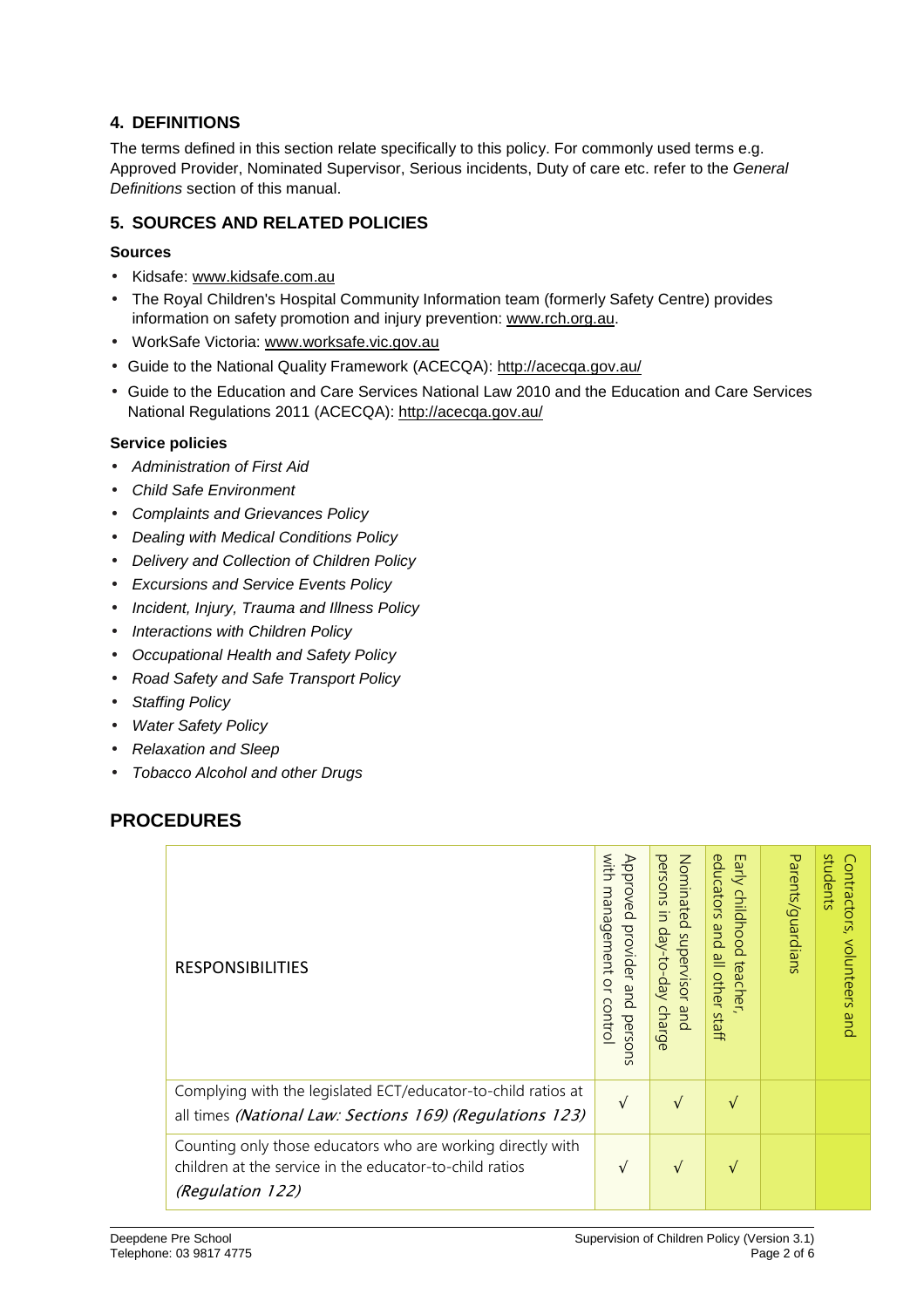| Keeping a record of ECT/educators working directly with<br>children (Regulation 151)                                                                                                                                                                                                                                                                                                                        | $\sqrt{}$  | $\sqrt{}$  |           |  |
|-------------------------------------------------------------------------------------------------------------------------------------------------------------------------------------------------------------------------------------------------------------------------------------------------------------------------------------------------------------------------------------------------------------|------------|------------|-----------|--|
| Ensuring any educator under the age of 18 is not left to<br>supervise children on their own (Regulation 120)                                                                                                                                                                                                                                                                                                | $\sqrt{}$  | $\sqrt{}$  | $\sqrt{}$ |  |
| Ensuring an unauthorised person is under the direct<br>supervision of an ECT/educator whilst at the service<br>(National Law: Section 170 (2))                                                                                                                                                                                                                                                              | $\sqrt{}$  | $\sqrt{}$  | $\sqrt{}$ |  |
| Ensuring, in addition to ratio requirements, that a minimum<br>of two educators are rostered on duty at all times children are<br>in attendance at the service                                                                                                                                                                                                                                              | $\sqrt{ }$ | $\sqrt{ }$ | $\sqrt{}$ |  |
| Ensuring that children being educated and cared for by the<br>service are adequately supervised (refer to Definitions) by<br>being in sight and/or hearing of an educator at all times;<br>including during eating, toileting, sleep, rest and transition<br>routines (National Law: Section 165 (1), (2))                                                                                                  | $\sqrt{}$  | $\sqrt{}$  | $\sqrt{}$ |  |
| Considering the design and arrangement of the service<br>environment to support active supervision (Regulation<br>115). This may be supported by a supervision plan (refer to<br>Attachment 1)                                                                                                                                                                                                              | $\sqrt{}$  | $\sqrt{}$  | $\sqrt{}$ |  |
| Managing potential risk of abuse or harm to each child,<br>including fulfilling duty of care (refer to Definitions) and<br>legal obligations to protect children and prevent any<br>reasonable, foreseeable risk of injury or harm (refer to Child<br>Safe Environment Policy)                                                                                                                              | $\sqrt{}$  | $\sqrt{}$  | $\sqrt{}$ |  |
| Identifying high-risk activities, including excursions (refer to<br>Excursions and Service Events Policy, Road Safety and<br>Safe Transport Policy and Water Safety Policy), through<br>a risk management process, and implementing strategies to<br>improve children's safety e.g. Considering increasing adult-<br>to-child ratios in line with the identified risks (Regulation<br>100, 101, 102B, 102C) | $\sqrt{}$  | V          | V         |  |
| Ensuring supervision standards are maintained during<br>ECT/educator breaks, including during lunch breaks                                                                                                                                                                                                                                                                                                  | $\sqrt{ }$ | $\sqrt{ }$ | $\sqrt{}$ |  |
| Providing safe spaces for children, which allow for adequate<br>supervision, and which include safe fall zones, good traffic<br>flow, maintenance of buildings and equipment, and<br>minimising trip hazards                                                                                                                                                                                                | $\sqrt{}$  | $\sqrt{}$  | $\sqrt{}$ |  |
| Implementing induction procedures to inform casual and<br>relief staff about the supervision strategies outlined in this<br>policy                                                                                                                                                                                                                                                                          | $\sqrt{}$  | $\sqrt{}$  |           |  |
| Notifying the Regulatory Authority (DET) within 24 hours of:<br>a serious incident (refer to Definitions) occurring<br>at the service, including when a child appears to be<br>missing or cannot be accounted for (National Law:<br>Section 174(2)(a)), (Regulations 176(2)(a)(ii))                                                                                                                         | $\sqrt{}$  |            |           |  |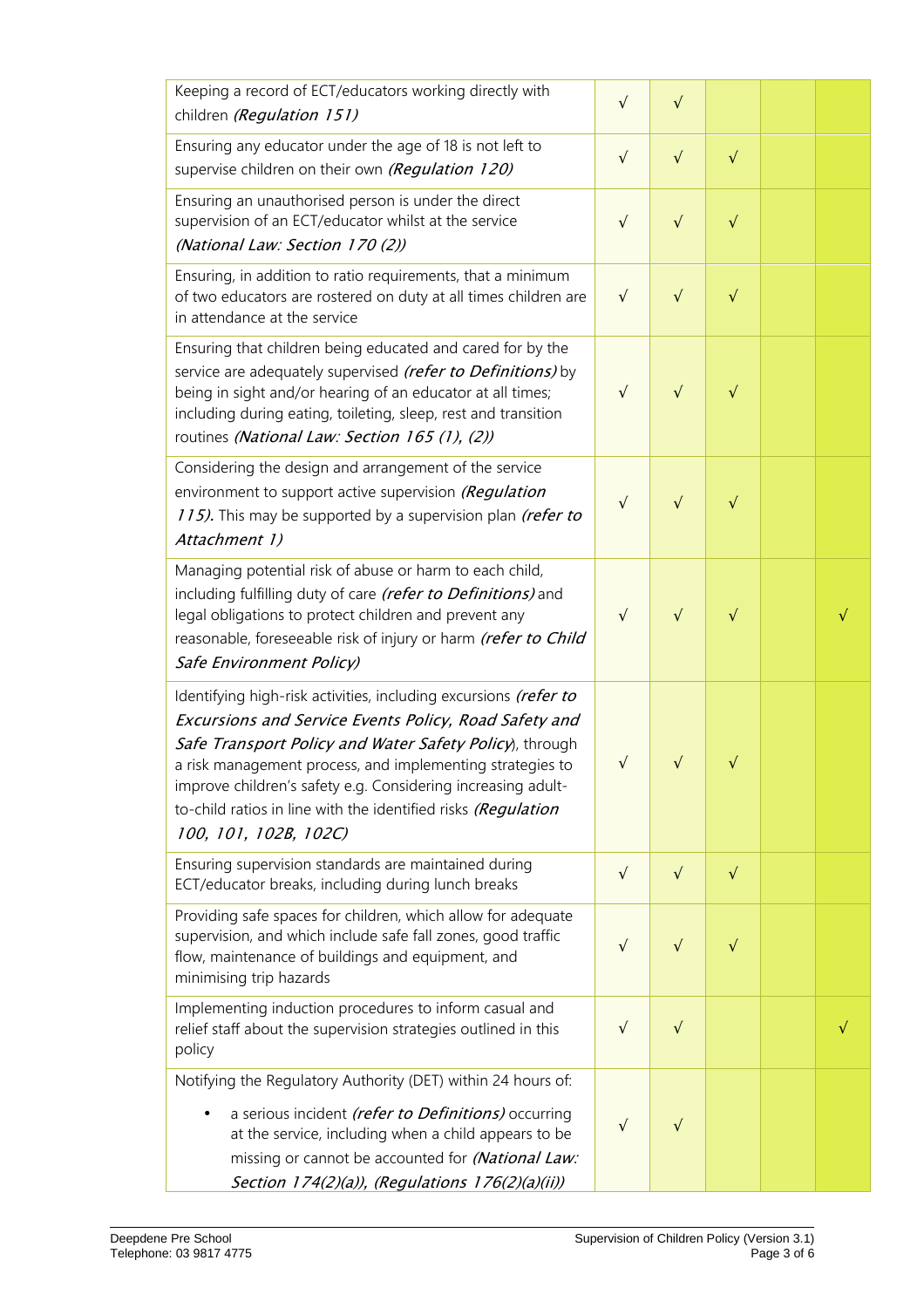| a complaint alleging that the health, safety or<br>wellbeing of a child has been compromised or that<br>the law has been breached (National Law: Section<br>174(2)(b)), (Regulations 175(2)(c), 176(2)(b))                                                                                                |            |           |           |           |           |
|-----------------------------------------------------------------------------------------------------------------------------------------------------------------------------------------------------------------------------------------------------------------------------------------------------------|------------|-----------|-----------|-----------|-----------|
| Notifying parents/guardians of a serious incident (refer to<br>Definitions) involving their child as soon as possible, but not<br>more than 24 hours after the occurrence (Regulation 86,<br>87(3)(e)                                                                                                     | $\sqrt{}$  | $\sqrt{}$ | $\sqrt{}$ |           |           |
| Reporting notifiable incidents (refer to Definitions) to<br>Worksafe Victoria                                                                                                                                                                                                                             | $\sqrt{}$  | $\sqrt{}$ |           |           |           |
| Evaluating supervision procedures regularly                                                                                                                                                                                                                                                               | $\sqrt{ }$ | $\sqrt{}$ | $\sqrt{}$ |           |           |
| Complying with the service's Excursions and Service<br>Events, Road Safety and Safe Transport and Water<br>Safety Policy                                                                                                                                                                                  | $\sqrt{ }$ | $\sqrt{}$ | $\sqrt{}$ | $\sqrt{}$ |           |
| Identifying the potential for the risks of abuse or harm to<br>each child, including fulfilling duty of care (refer to<br>Definitions) and legal obligations to protect children and<br>prevent any reasonable, foreseeable risk of injury or harm                                                        | $\sqrt{}$  | $\sqrt{}$ | $\sqrt{}$ |           |           |
| Providing support to ECT/educators when children with<br>challenging behaviours or additional leads are involved                                                                                                                                                                                          | $\sqrt{}$  | $\sqrt{}$ |           |           |           |
| Ensuring that all children are accounted for, including by<br>referring to attendance records (refer to Definitions) at<br>various times throughout the day, e.g. during indoor/outdoor<br>programs                                                                                                       |            | $\sqrt{}$ | $\sqrt{}$ |           |           |
| Adjusting supervision strategies to suit the service<br>environment, educator skills, and age mix, dynamics and size<br>of the group of children being supervised and the activities<br>being undertaken                                                                                                  | $\sqrt{}$  | $\sqrt{}$ | $\sqrt{}$ |           |           |
| Maintaining a duty of care to children at all times (including<br>when the child is on the premises but not signed into or<br>signed out of the care of the service and the parent/guardian<br>or person delivering or collecting the child is responsible for<br>supervising that child) (Regulation 99) |            | $\sqrt{}$ | V         | V         |           |
| Balancing supervision requirements with children's needs for<br>privacy and independence                                                                                                                                                                                                                  |            | $\sqrt{}$ | $\sqrt{}$ |           |           |
| Communicating with other educators regularly to ensure<br>adequate supervision at all times                                                                                                                                                                                                               |            | $\sqrt{}$ | $\sqrt{}$ |           |           |
| Adhering to the Child Sage Environment Policy                                                                                                                                                                                                                                                             | $\sqrt{ }$ | $\sqrt{}$ | $\sqrt{}$ | $\sqrt{}$ | $\sqrt{}$ |
| Ensuring doors and gates are closed at all times to prevent<br>children from leaving the service unaccompanied or from<br>accessing unsupervised/unsafe areas of the service                                                                                                                              | $\sqrt{}$  | $\sqrt{}$ | $\sqrt{}$ | $\sqrt{}$ |           |
| Deciding when to interrupt and redirect children's play to<br>ensure safety at all times                                                                                                                                                                                                                  |            | $\sqrt{}$ | $\sqrt{}$ |           | $\sqrt{}$ |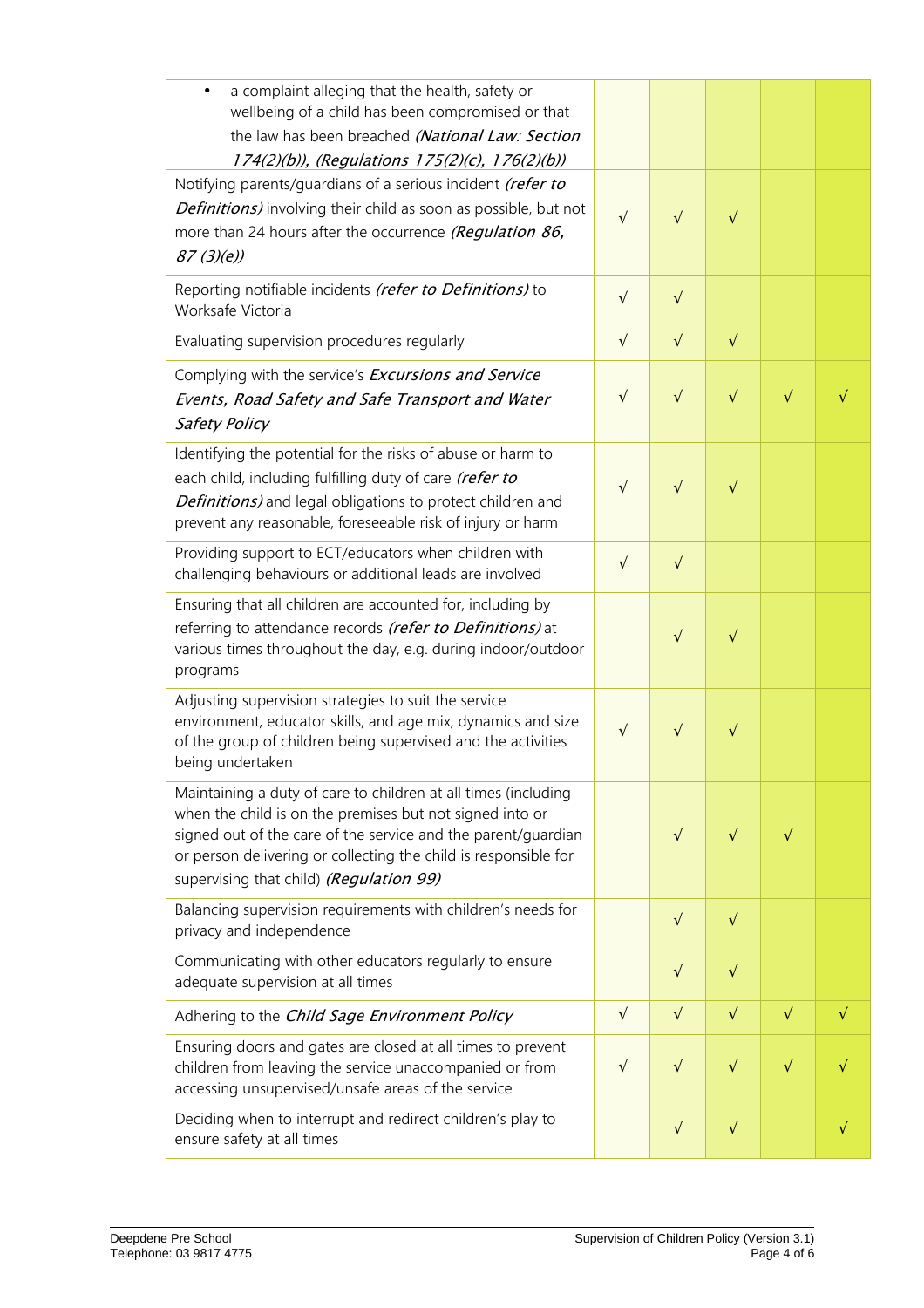| Identifying opportunities to support and extend children's<br>learning while also recognising their need to play without<br>adult intervention                                                                         |  | V          |  |   |  |
|------------------------------------------------------------------------------------------------------------------------------------------------------------------------------------------------------------------------|--|------------|--|---|--|
| Conducting daily safety checks of the environment to assess<br>safety and to remove hazards                                                                                                                            |  | $\sqrt{ }$ |  |   |  |
| Supervising/being aware of children's daily arrival and<br>departure from the service and being aware of the person<br>who has authority to collect the child (refer to Delivery and<br>Collection of Children Policy) |  | $\sqrt{ }$ |  |   |  |
| Supervising their own child/ren before signing them into the<br>program and after they have signed them out of the program                                                                                             |  |            |  | N |  |
| Enabling ECT/educators to supervise children at all times e.g.<br>by making arrangements to speak with educators at a<br>mutually suitable time                                                                        |  |            |  |   |  |
| BOLD tick $\sqrt{}$ indicates legislation requirement                                                                                                                                                                  |  |            |  |   |  |

**Volunteers and students, while at the service, are responsible for following this policy and its procedures.** 

# **EVALUATION**

In order to assess whether the values and purposes of the policy have been achieved, the Approved Provider will:

- regularly seek feedback from everyone affected by the policy regarding its effectiveness
- record and monitor complaints and incidents in relation to the supervision of children and amend the policy and procedures as required
- keep the policy up to date with current legislation, research, policy and best practice
- revise the policy and procedures as part of the service's policy review cycle, or as required
- notify parents/guardians at least 14 days before making any changes to this policy or its procedures, unless a lesser period is necessary because of a risk.

## **ATTACHMENTS**

• Attachment 1: Supervision risk management template

## **AUTHORISATION**

This policy was adopted by the Approved Provider of Deepdene Pre-School on November 2021.

## **REVIEW DATE:** NOVEMBER 2024